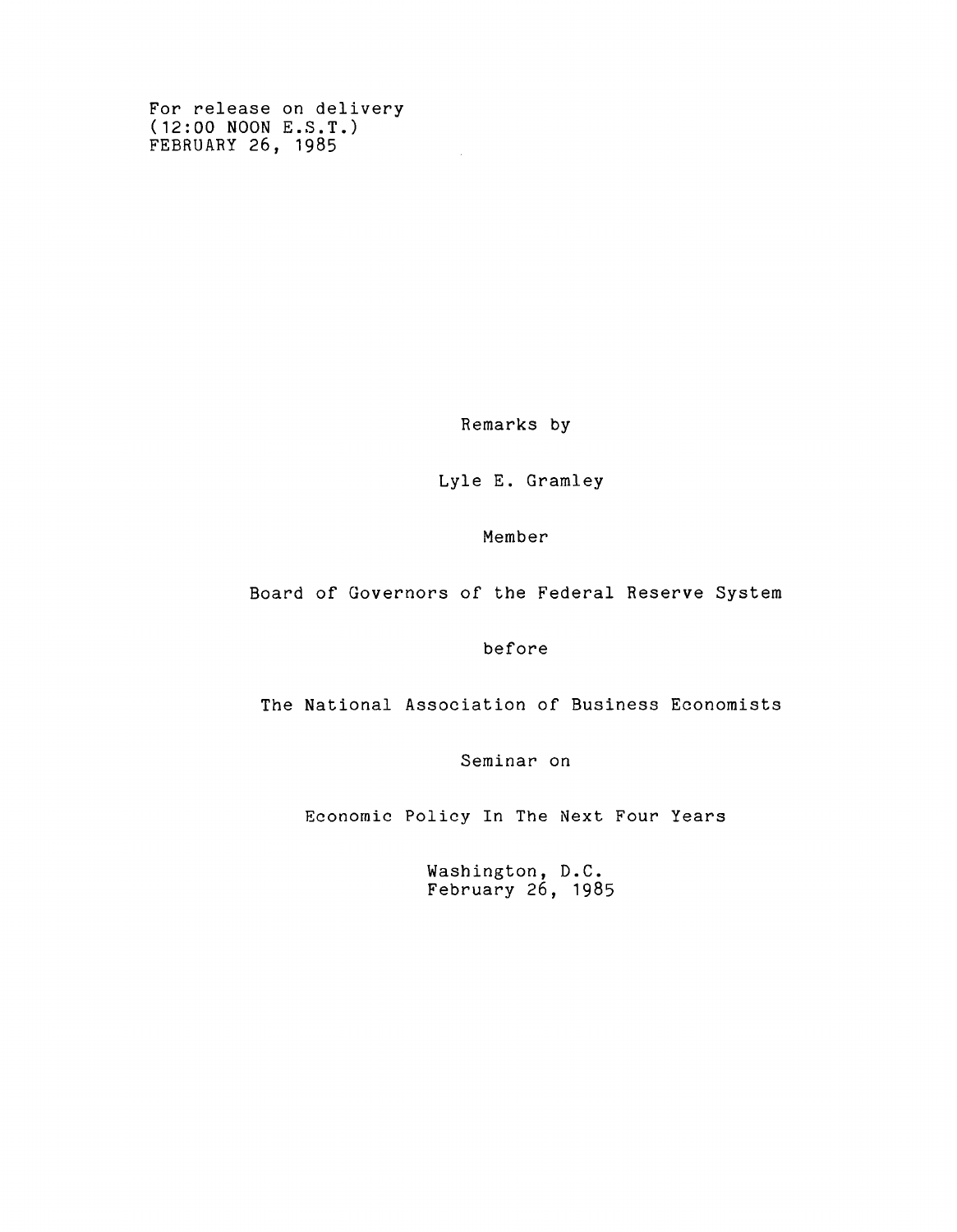**It is a pleasure to address the distinguished members of the National Association of Business Economists on the occasion cf this seminar on "Economic Policy in the Next Four Years." My remarks today will not be tied to any particular four-year cycle — economic, political, or otherwise, but they are designed to tie in with the principal theme of the seminar.**

**The current recovery is now a little over two years old. The overall rate of economic expansion has been well above the average for the comparable period of earlier postwar recoveries. Inflation, however, has not accelerated; in fact, it appears to have moderated somewhat during the course of the recovery. Interest rates have risen, as they typically do during a cyclical expansion, but the percentage increases in both short- and long-term interest rates are not, thus far, out of line with those in earlier postwar recoveries.**

**While difficulties in individual sectors and regions abound, the performance of the macroeconomy during this recovery has been more trouble free than most of us had expected. The economy and financial markets have been subjected to an enormous amount of fiscal stimulus — the increase in the structural Federal deficit since**

**The author gratefully acknowledges the assistance of Peter Hooper and Peter Isard in the preparation of this talk, while taking full responsibility for any mistakes contained herein.**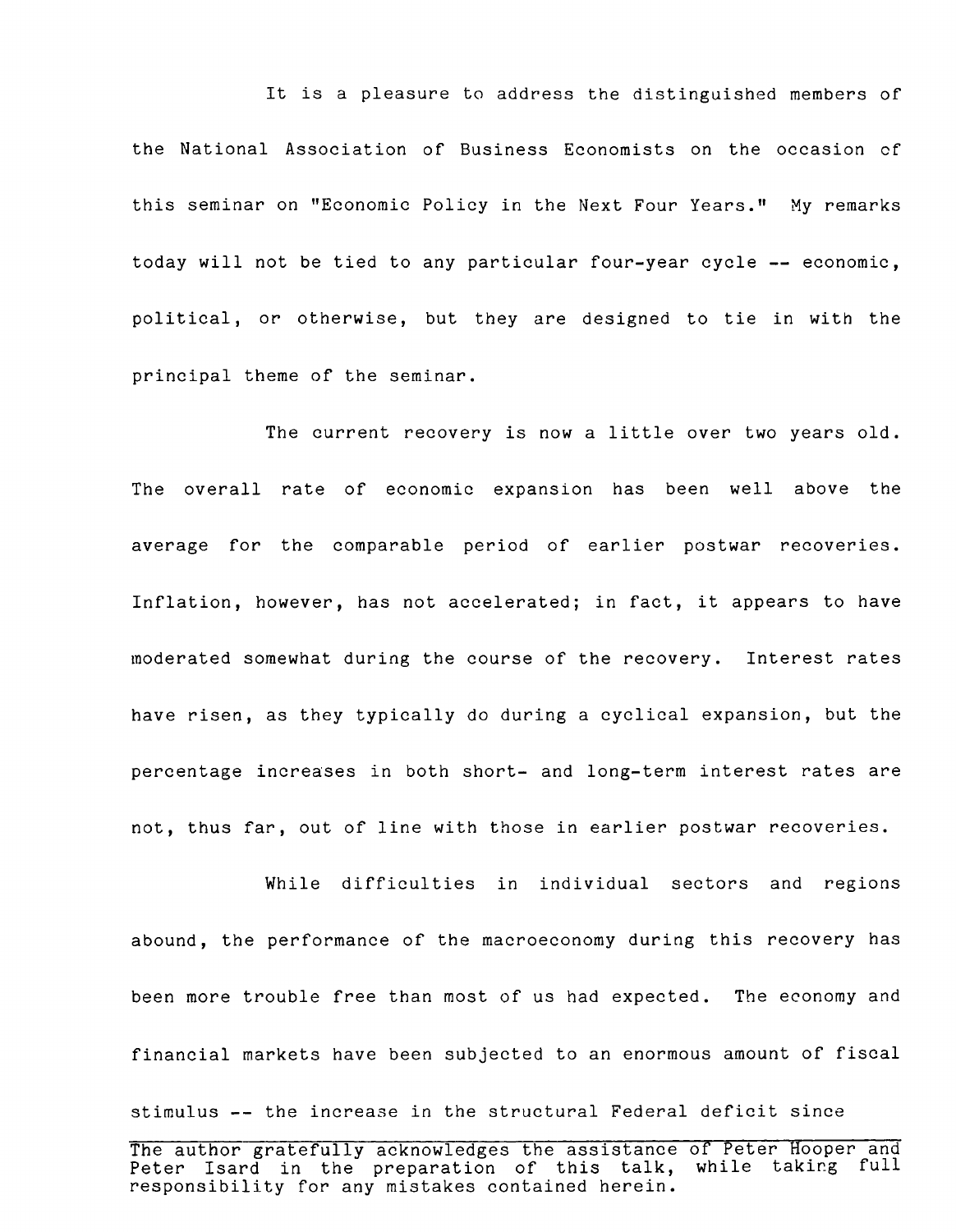**early 1981 has been of unprecedented dimensions for a peacetime period. But the dire financial consequences of those deficits that many economists and others had expected by and large have not happened.**

**It would be widely agreed that developments in the international sector have played an important role in this outcome. The exchange value of the dollar has increased greatly; imports have expanded at an unprecedented rate, and the current account deficit has widened dramatically. These events have had important effects on our overall economic growth rate, on the rate of inflation, and on interest rates.**

**I must confess that I know less about the interaction between domestic and international economic developments than I would like. Perhaps some of you share that feeling. Until this recovery, the need to worry about the interconnections was less acute than it is currently. What I would like to .1o today is to make a small contribution to improving our understanding in this area. I warn you that I am only scratching the surface of a large and important subject.**

 $-2-$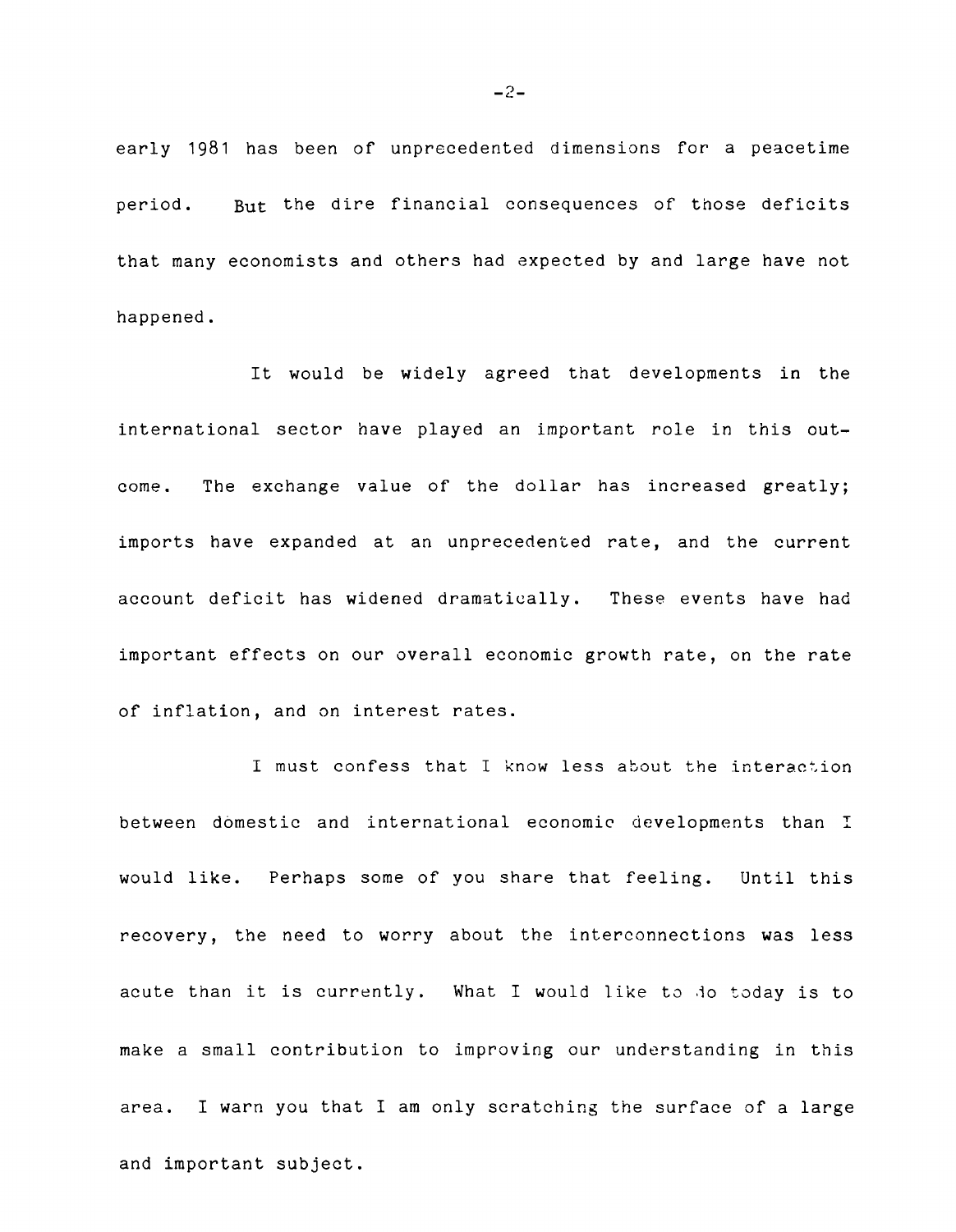# **A Measure of External Restraint**

**From the fourth quarter of 1980 through the fourth quarter of 1984, the value of the dollar in exchange markets on a trade-weighted basis against major foreign currencies rose by roughly 65 percent. It did so despite steadily widening deficits in our merchandise trade and current accounts. In real terms, using consumer prices here and abroad as measures of inflation, the increase was about 60 percent.**

**So large a change in the value of the dollar would seem to have exerted a good deal of restraint on the growth of domestic output. How large might it be? Is there a way of measuring it that would permit comparisons with other familiar measures of stimulus or restraint, such as those employed for fiscal policy?**

**We all know that to analyze the effects of fiscal policy on the economy and on financial markets, the actual deficit in the Federal budget is a potentially misleading indicator. The actual deficit reflects the effects of the economy on the budget,**

**- 3 -**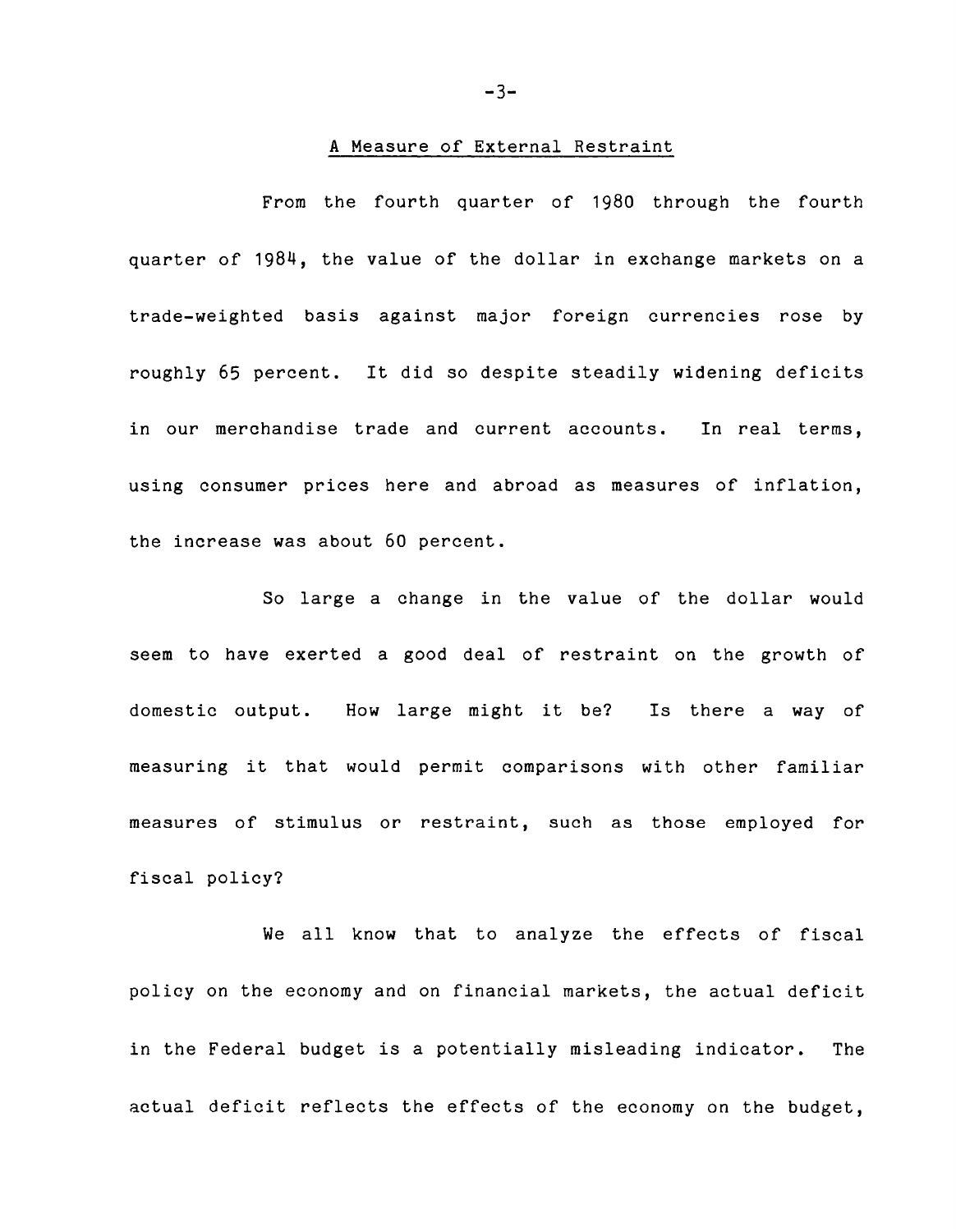**as well as the effects of the budget on the economy. Measures of the high-employment deficit, also known as the structural or standardized deficit, are designed to get around this problem.**

**Similarly, measures such as the current account deficit, or the gap between GNP and domestic aggregate demand, reflect lines of causation running both ways between the domestic economy and the international sector. A measure of external restraint is needed that avoids this problem.**

**In principle, such a measure of external restraint associated with a change in the exchange rate can be readily constructed. Take an assumed, or observed, change in the real exchange rate and multiply it by estimated price elasticities of demand for imports and exports. The resulting estimates of volume change for imports and exports are then multiplied by the prices of imports and exports expected in the absence of a change in the exchange rate.**

**The source of a change in the exchange rate is, of course, an important issue to which I will return shortly.**

**-li-**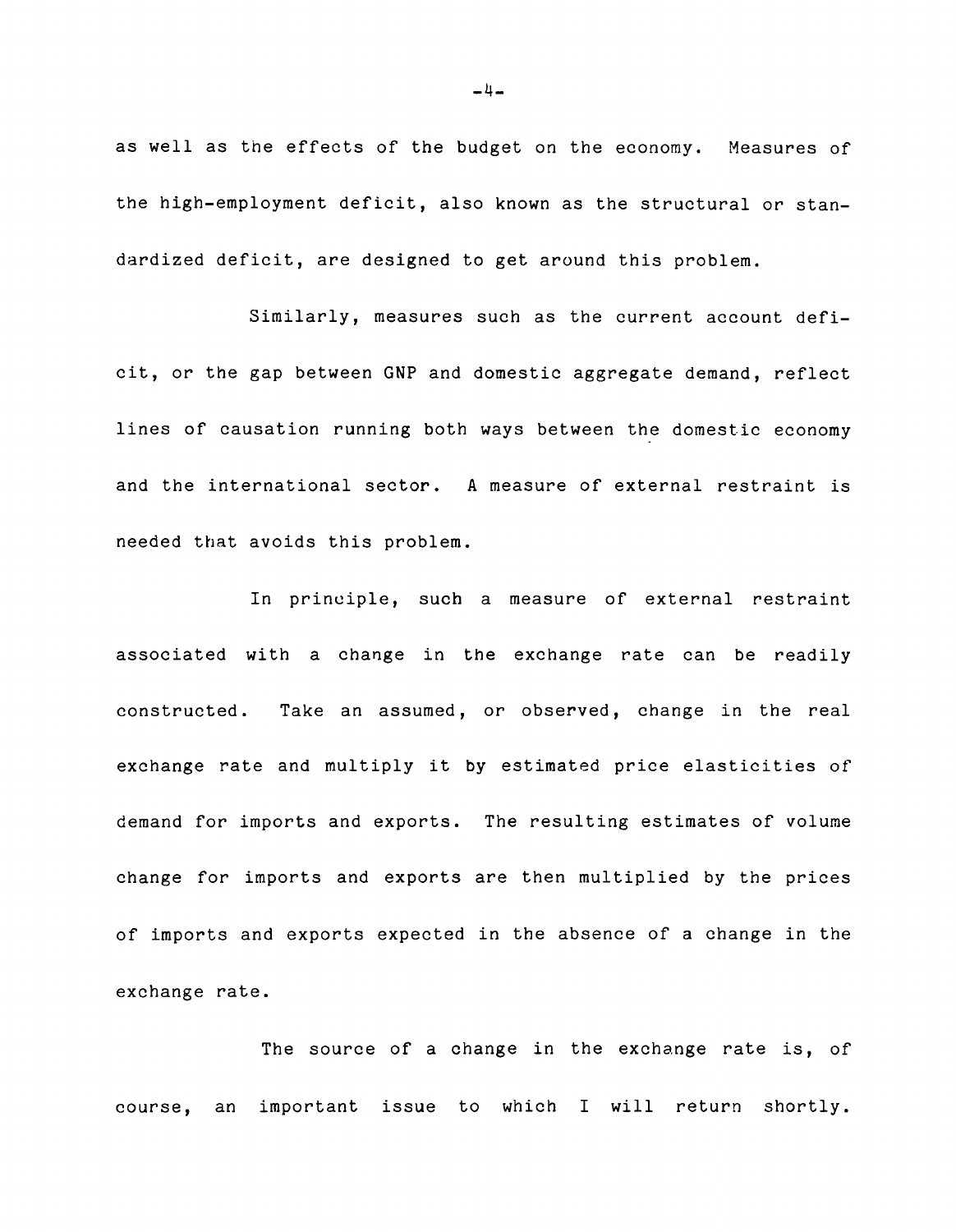**Setting that issue aside for the moment, the exercise just described (or its equivalent performed with the assistance of a model of the current account) yields an estimate of the impact of the change in the exchange rate on the current account deficit, evaluated at predetermined prices, without feedback effects. Thus, it measures the first-round effect on demands for goods and services produced in the domestic economy.**

**Such a measure of external restraint (or ease) is analogous in all respects save one to the effects on the economy, and on financial markets, of a change in the structural Federal budget deficit. In one very important respect, however, the two concepts differ.**

**A change in the structural Federal deficit has no direct effect on prices, so that its influence on interest rates, ignoring expectational effects, results from its impact on aggregate demand for goods and services. An exchange rate change, however, directly affects both prices and aggregate demand. There is therefore a direct effect on real money balances that is absent in**

 $-5-$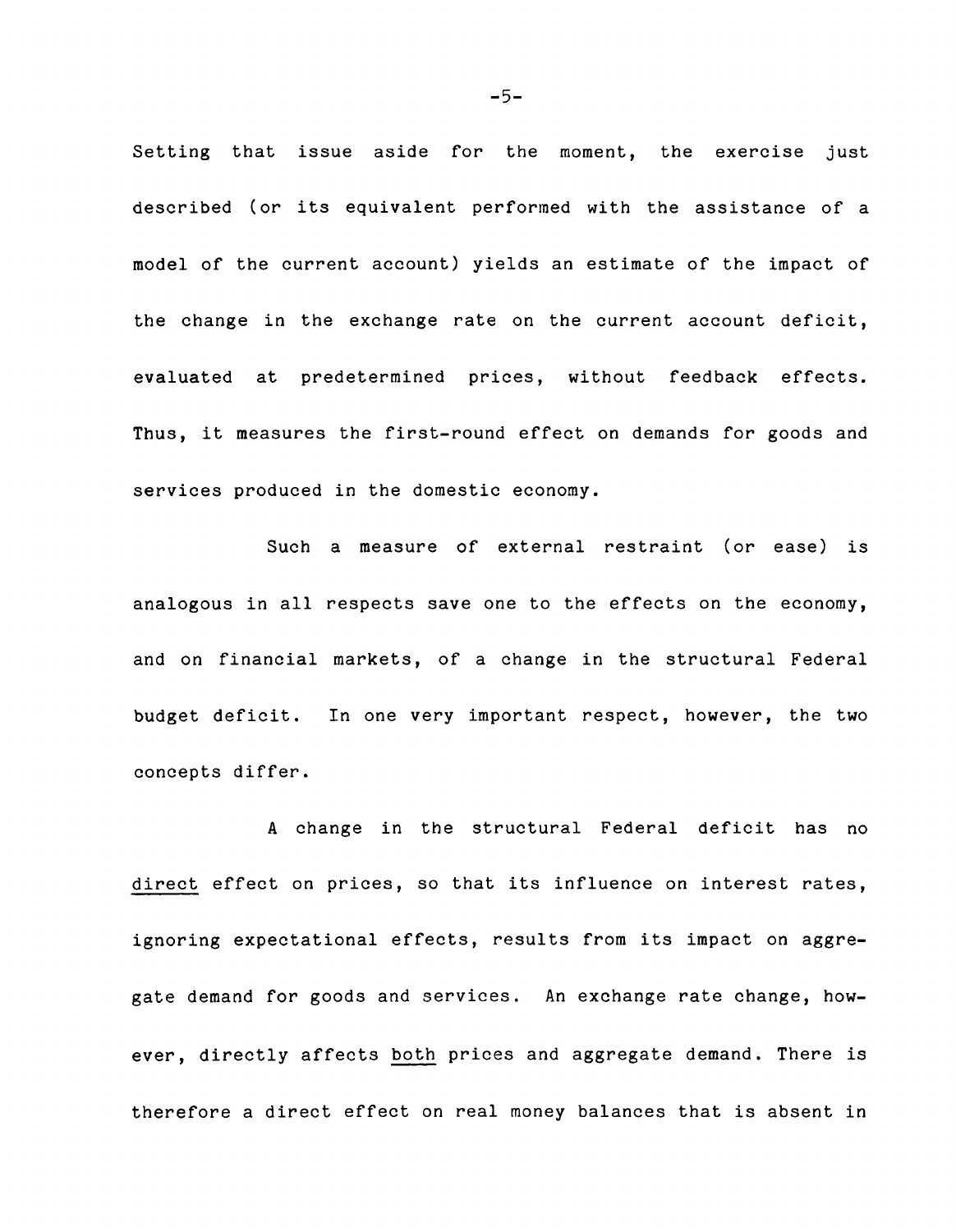**the case of a change in the structural budget deficit. Thus, a rise in the exchange rate reduces real GNP through its effect on relative prices of imports and exports. This is the "fiscal effect" of the appreciation. However, since the appreciation also lowers the average level of prices, other things equal, it increases real money balances and through that channel has a stimulative effect on the economy. We may say, therefore, that the measure of external restraint I have described has fiscal effects on markets for goods and services, and also on financial markets, analogous to those of a change in the structural Federal deficit. But exchange rate changes also have monetary effects that need to be carefully considered.**

**Estimation of such a measure of exchange rate restraint is subject to a particularly wide margin of error. This is true because calculated price elasticities of demand for imports and exports necessarily are based on historical time periods during which the dollar's exchange value changed considerably less than it has in the past four years.**

 $-6-$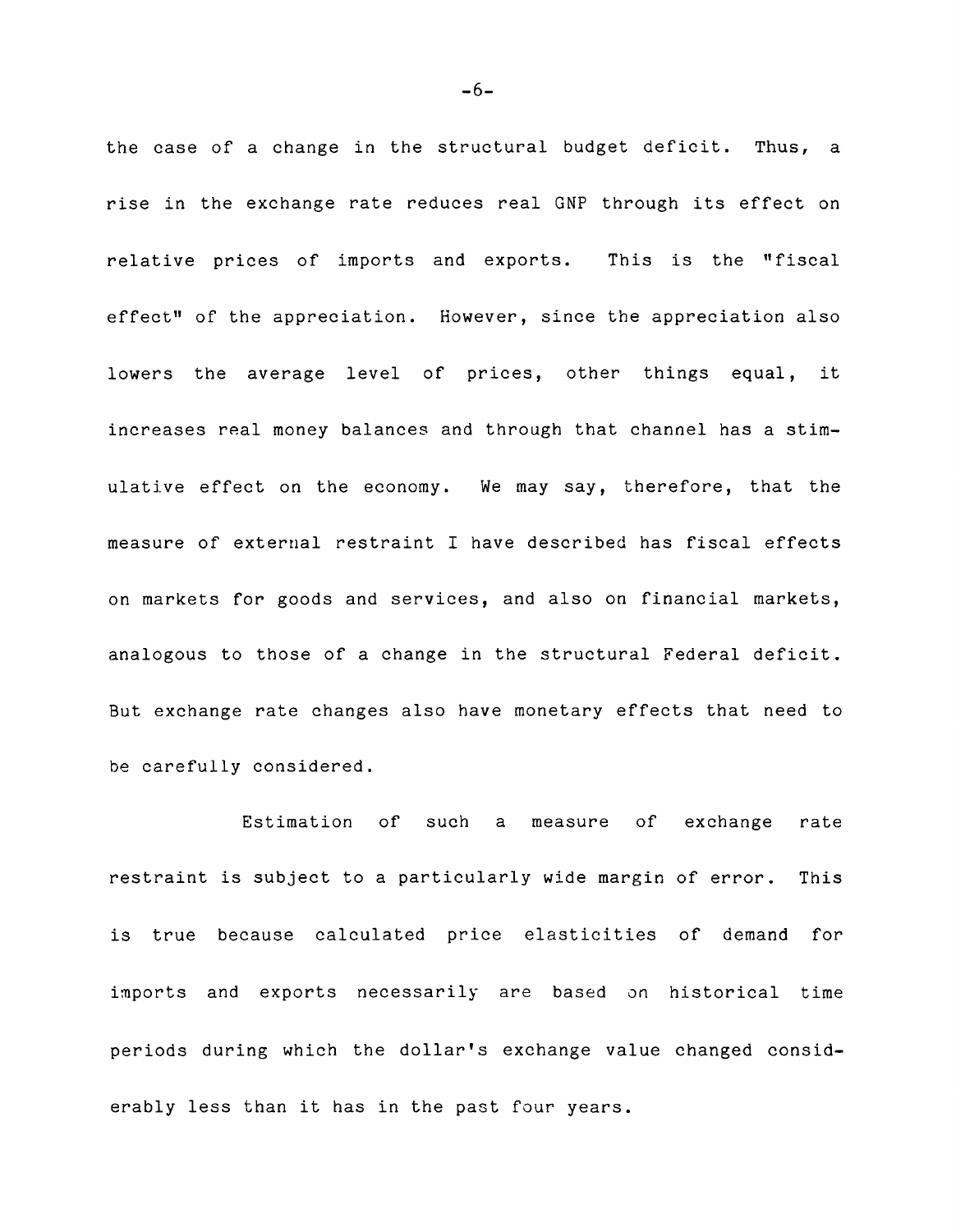**With that caveat in mind, estimates generated by the Board staff's model of the current account suggest that the 60 percent appreciation of the dollar in real terms over the past four years has produced an impact effect on the current account deficit (at predetermined prices and without feedbacks) of approx**imately \$175 billion.<sup>1</sup>/ Because of lags in the adjustment of **trade flows, not all of this impact effect has yet been felt in domestic markets. The part that has already been felt, around \$140 billion, is approximately equal to the increase in the structural Federal budget deficit over the same period.**

**If one took these estimates of external restraint at face value (and I do not suggest that anyone should), it would mean that the fiscal effects associated with the exchange rate rise had largely offset the effects of the increased structural Federal deficit on economic activity, and also on financial markets.**

**Taking into account the fiscal effects of the exchange rate change alone, however, would be misleading. The monetary TTT hTs figure may appear unusually large. However, It reflects estimates of price elasticities of demand of close to unity for both imports and exports, although only about half of a change in the exchange rate is reflected in changes in average import**

**Drices,**

 $-7 -$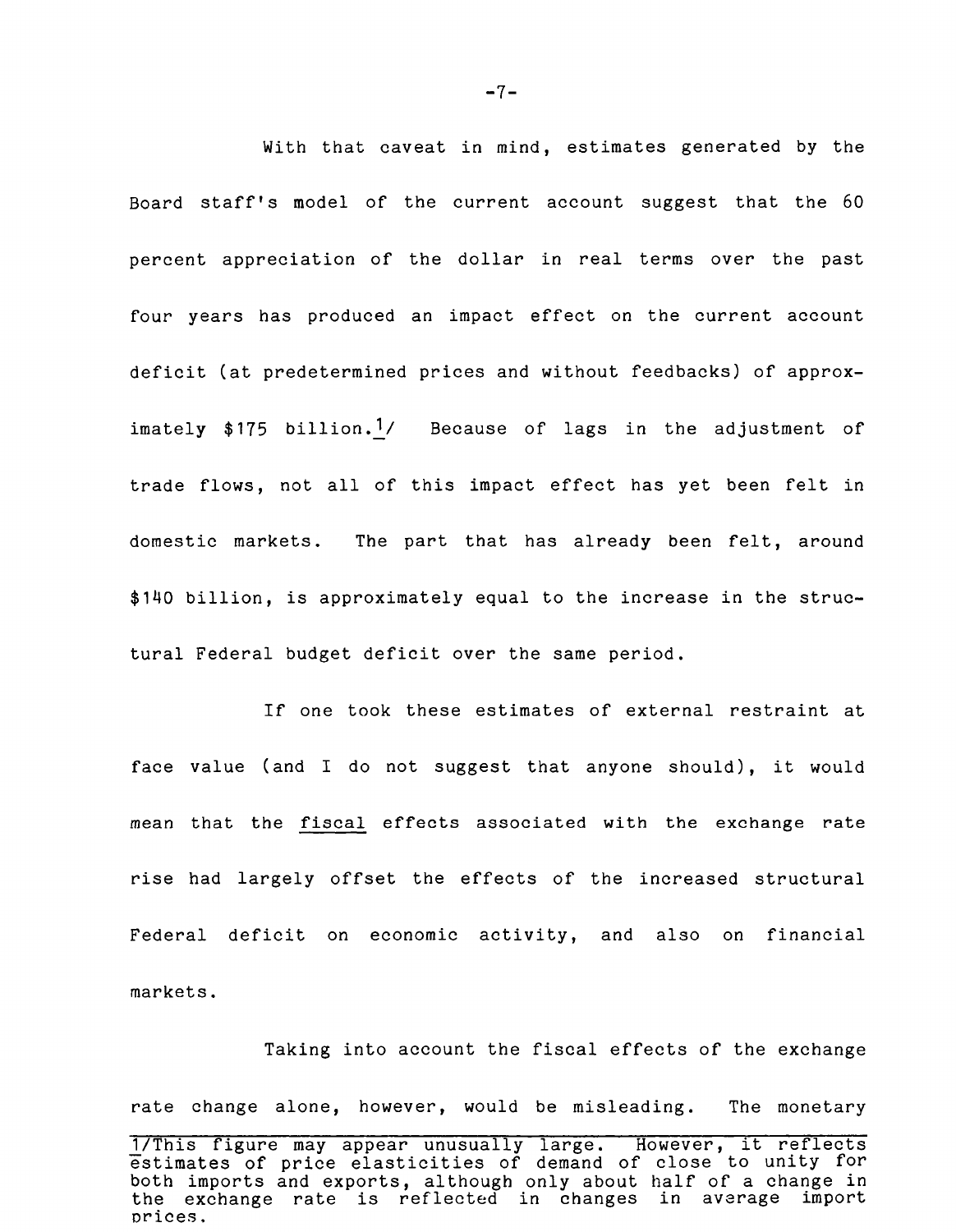**effects are substantial. The 65 percent increase in the nominal exchange rate that occurred in the four years ended in the fourth quarter of 1984 would ultimately reduce the level of prices by roughly 5 to 7 percent, according to Board staff estimates.**

**How large an effect this would have on real money balances would depend, of course, on the response of monetary policy. What monetary policy might have been during the past four years had the dollar's foreign exchange value remained unchanged is, I submit, unknowable.**

**If one takes the growth of nominal money balances as given, however, the anti-inflationary effect of the rise in the exchange rate, through its impact on real money balances, has had a significant stimulative effect on domestic aggregate demand. Estimates derived from the Board staff's multi-country model (MCM) suggest that the monetary effects of the four-year rise in the dollar on growth of the U.S. economy have thus far offset roughly half of the fiscal effects in markets for goods and services. In financial**

 $-8-$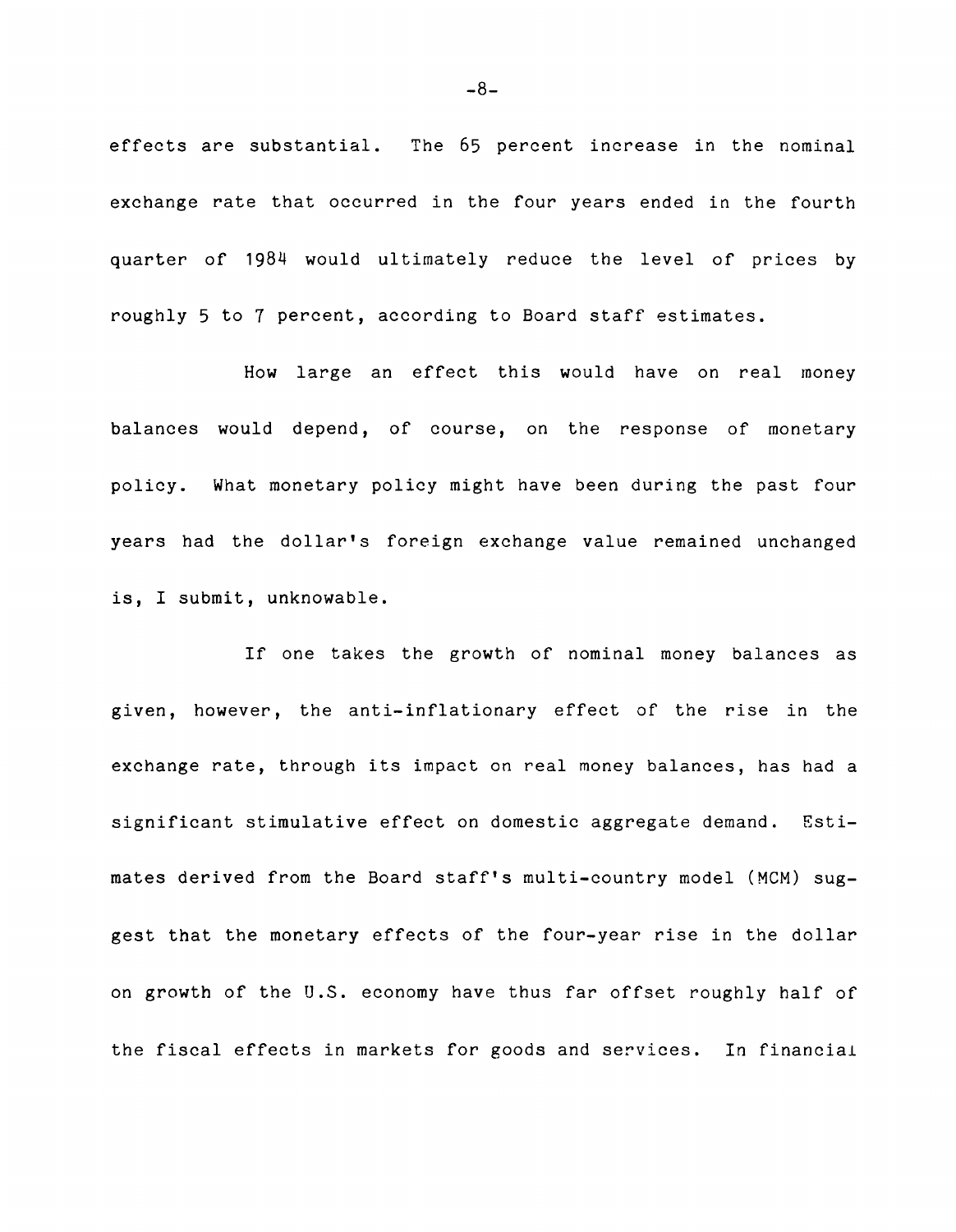**markets, on the other hand, the fiscal and monetary effects of the appreciation are not offsetting; they are additive. Both act to reduce nominal interest rates.**

**If the estimate of the fiscal effects of the dollar's appreciation cited earlier is approximately correct, some interesting conclusions follow. First, the effect on economic growth of the rise in the structural Federal deficit was not fully offset by the combined fiscal and monetary effects of the exchange rate change. Second, the impact on interest rates of the increase in the structural Federal budget deficit, on the other hand, has been more than fully offset by the combined fiscal and monetary effects of the exchange rate change.**

**There may be some of you who hold to the view that large and rising structural budget deficits do not affect interest rates, and that that is why such deficits have not produced the disastrous results widely forecast earlier. To those who are uncomfortable with that hypothesis, I offer you another — and in my view intellectually more satisfying -- explanation to consider.**

 $-9-$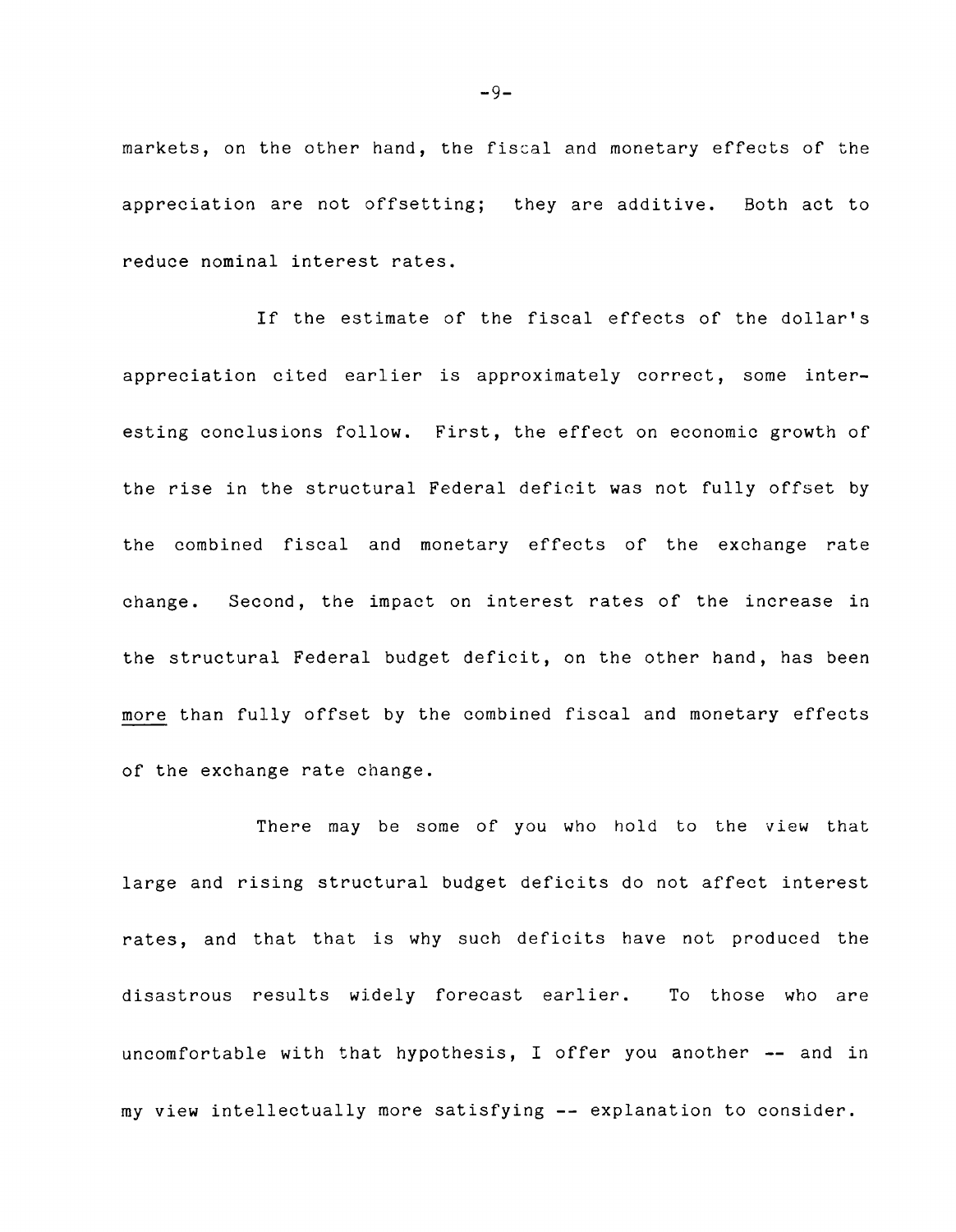### **Why Did the Exchange Rate Rise?**

**Let me turn next to the question of what caused the increase in the exchange rate. There are two principal theories: one is that a widening differential between U.S. and foreign real interest rates has been a major factor; the other is that, for a variety of possible reasons, there has been a shift in asset preferences toward dollar-denominated claims at given real interest rate differentials. There is merit in both hypotheses.**

**Supporting the asset-preference shift hypothesis is the fact that foreign lending by U.S. commercial banks has declined dramatically in recent years, reflecting the international debt crisis. Moreover, a number of Latin American countries have experienced larger capital outflows since 1981 from which the U.S. probably benefitted. There have been some regulatory changes that might have increased the net demand for dollar-denominated assets. The Japanese, for example, have relaxed restraints on their capital markets and on Japanese investors. Additionally, many money**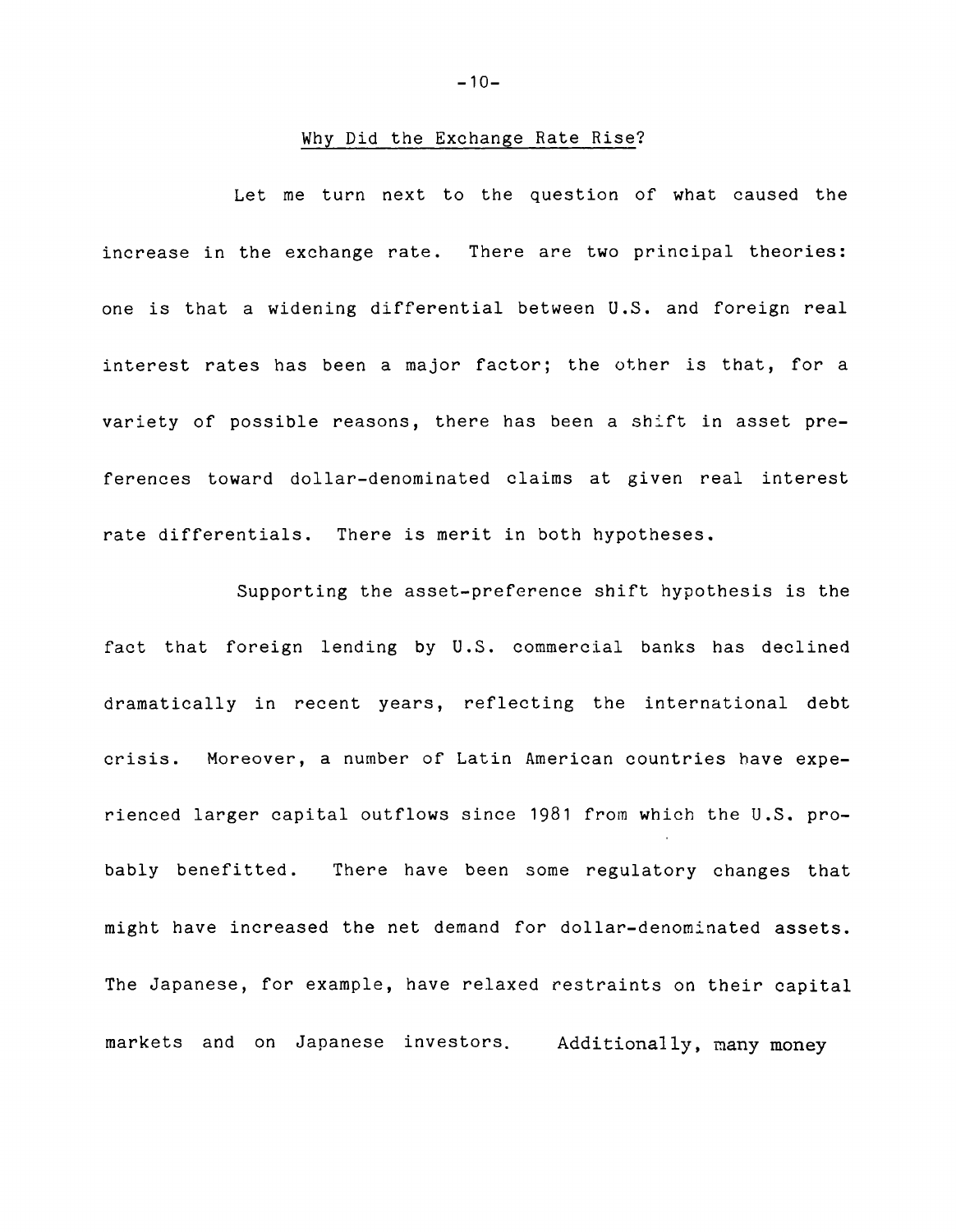**market observers believe that the recent expansion**

**of the U.S. economy contrasts so starkly with the stagnation prevailing in Western Europe that it has attracted sizable flows of funds to our shores.**

**If such sources of capital inflow helped to account for a rising dollar exchange rate in the face of burgeoning trade deficits, foreign investors evidently held expectations that the U.S. is an attractive country in which to invest, and that the dollar is likely to remain strong for the near future at least. Such attitudes and expectations, however, would also suggest that a rise in real interest rates on U.S. financial assets in relation to those abroad would also be a powerful magnet attracting inflows of funds.**

**Estimates derived from the MCM, in which the exchange rate is determined endogenously,£/ suggest that both hypotheses have**

**- 11 -**

**<sup>27</sup> The dollar's exchange value, measured against a basket of major foreign currencies is proximately determined in the model as a function of U.S. & foreign price levels, inflation rates and interest rates.**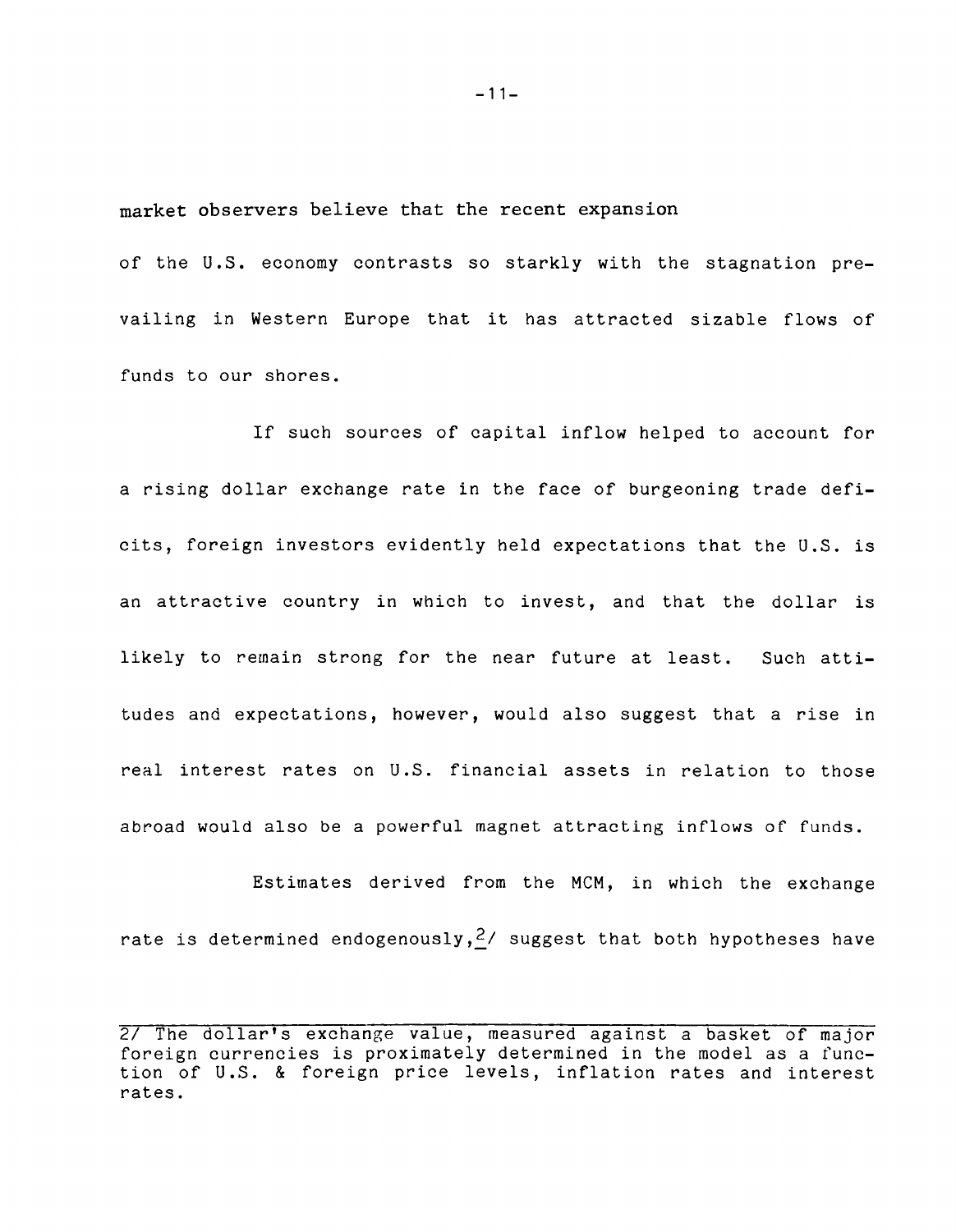**a role to play. Real interest rate differentials in the model explain a little over one-half of the rise in the real exchange rate over the past four years, although the confidence band around that estimate is wide.3/ The remainder is unexplained, and might thus reflect shifts in asset preferences at existing interest rate differentials.**

 $\sim 10^{10}$  km s  $^{-1}$ 

**<sup>3/</sup> By one measure, the difference between U.S. and average foreign long term real interest rates had risen by nearly 7 percentage points from its low point in 1979 to its peak in mid-1984. In recent months U.S. real rates have declined about 2 percentage points relative to rates abroad, but the differential remains 5 percentage points above its 1979 trough.**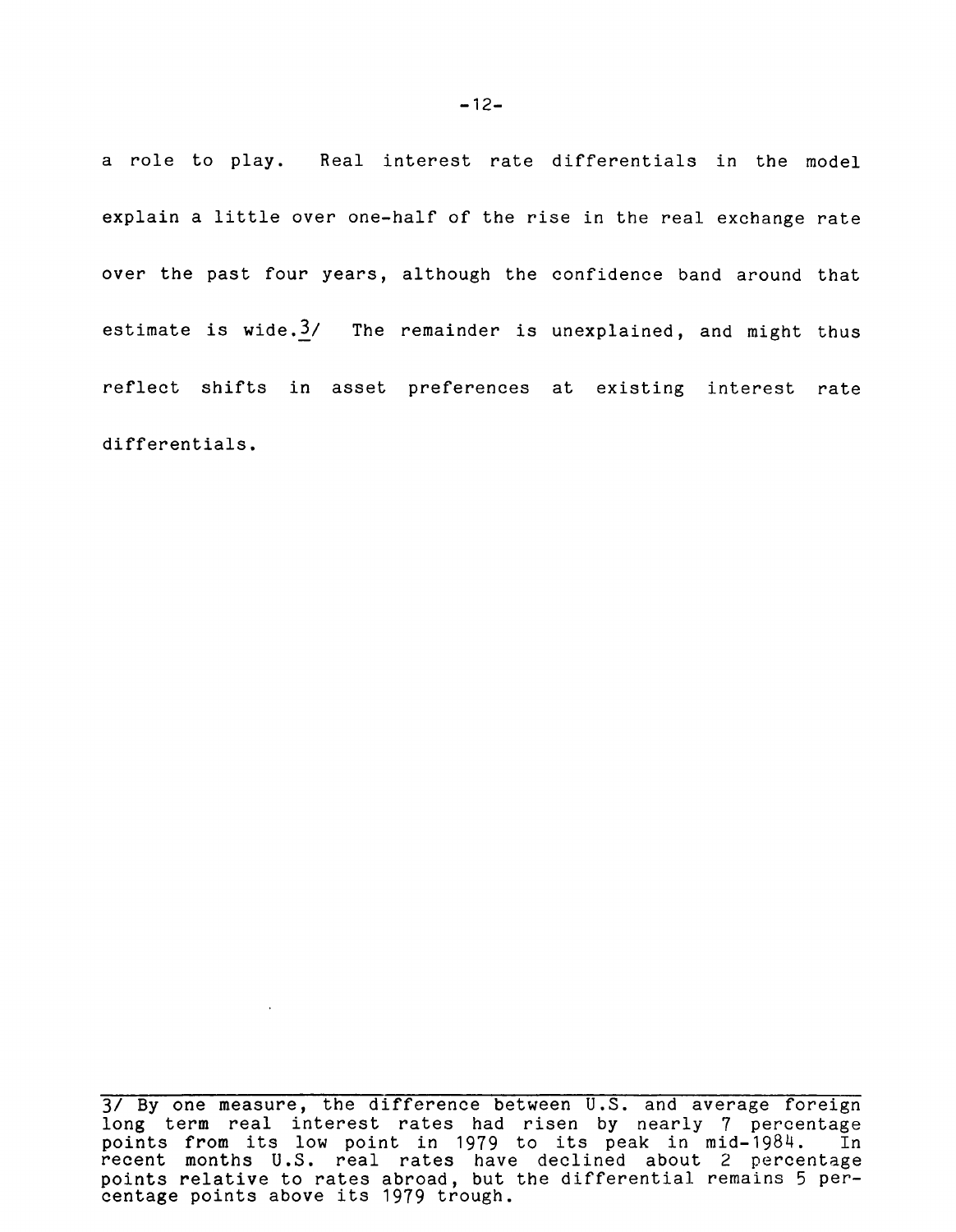#### **Effects of Endogenous Exchange Rate Changes**

**For ease of reference, let us call that part of the rise in the exchange rate due to the increase in real interest rates in the United States the ''endogenous" part. Endogenous exchange rate changes are likely to be a characteristic feature of future business cycles, and they will have a bearing on the cyclical movements of some significant economic and financial variables. When the dollar's exchange value responds sensitively to cyclical changes in relative levels of interest rates here and abroad, cyclical movements in prices and interest rates are dampened. The dampening of interest rate swings also implies a moderation of cyclical changes in money velocity. Assuming a given growth rate of the money stock, that also means smaller cyclical swings in nominal GNP.**

**The more difficult questions to answer pertain to the effects on nonfinancial variables. Obviously, smaller cyclical swings in interest rates mean less cyclicality in housing and other credit-sensitive sectors of the economy. "Crowding out" during the expansion phase of the recovery partly takes the form of reduced net exports, as has been the case during the current recovery.**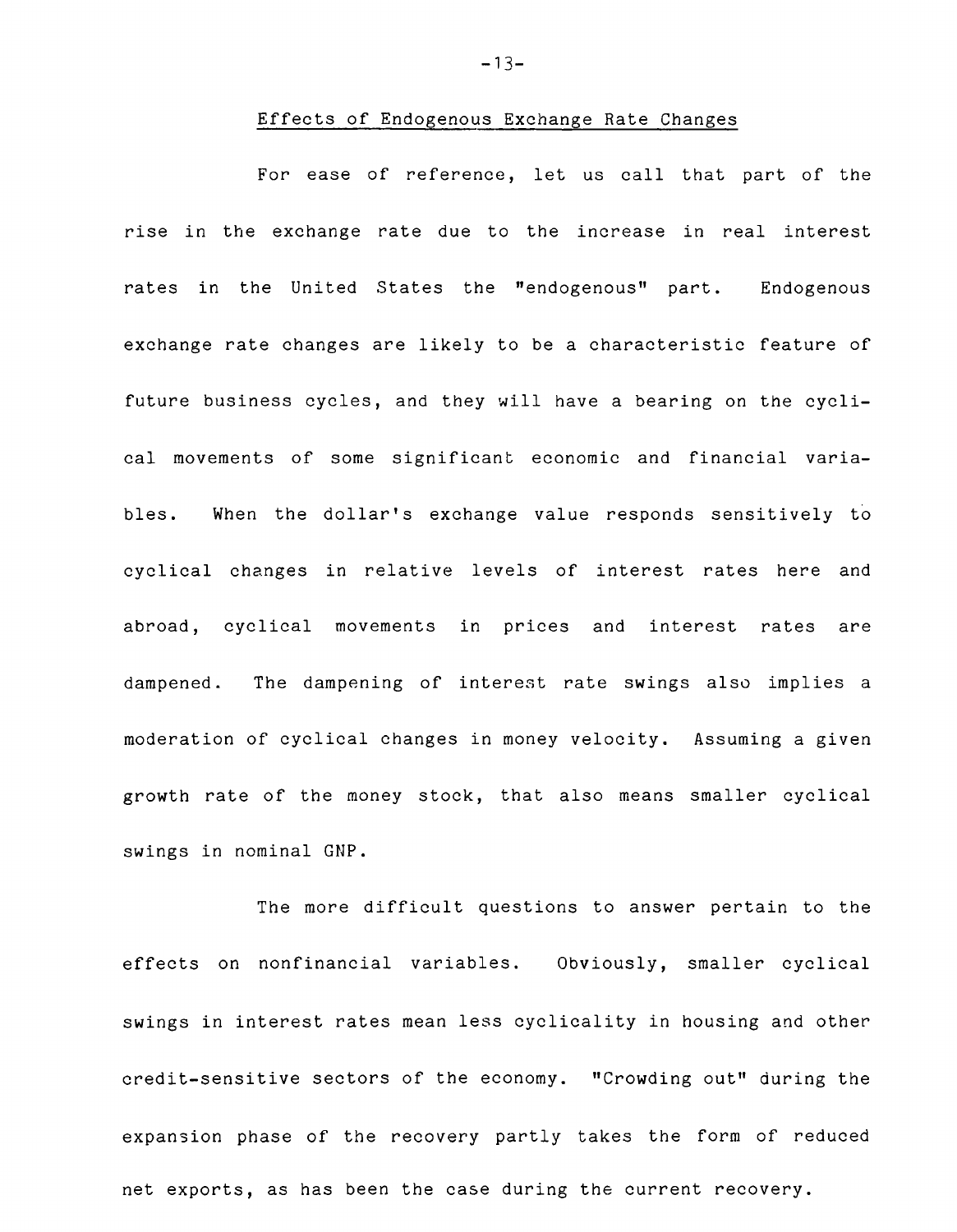What is not so clear, however, is how the total magnitude of crowding out is affected. Thus, although nominal GNP will **increase less during a recovery because of an endogenous rise in the exchange rate, prices will also rise less, so that the effect on real GNP is indeterminate.**

**Simulations done with the MCM provide some insight on this question. They suggest that the rise in real GNP over a period of several years coming from, say, an increase in private spending propensities is reduced if the exchange rate is driven up by rising U.S. real interest rates. That result stems from the fact that over a period of several years, the negative fiscal effects of dollar appreciation outweigh the positive monetary** effects in markets for goods and services<sup>4</sup>/ The principal effect **of an endogenous rise in the exchange rate, however, is to alter**

**the form of crowding out, rather than its overall magnitude.**

**<sup>¥7</sup> This conclusion would not necessarily hold for all models, or even for a particular model over different time periods. example, in the Board staff's MPS model, the interest elasticities of investment are much higher than in the MCM model. As a result the monetary effects of an exchange rate change dominate the fiscal effects in goods markets even over very short time periods. In the MCM, moreover, the monetary effects increase gradually over time and eventually become as large as the fiscal effects.**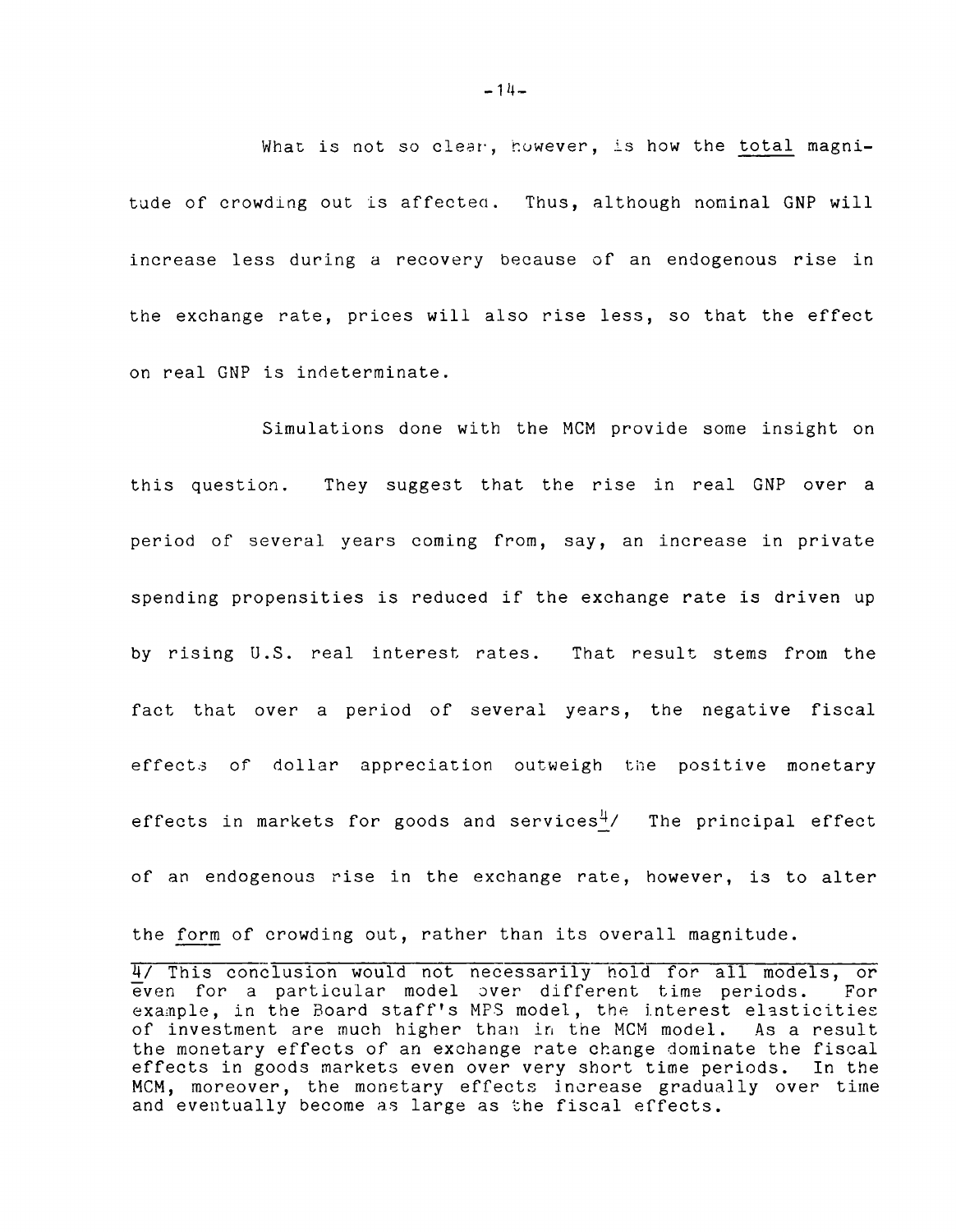#### **Looking to the Future**

**Let me turn now to what the line of analysis I have pursued might suggest for the course of the economy and economic policy in the years ahead.**

**The current account deficit in 1984 apparently was around \$100 billion. Most projections anticipate still larger current account deficits in 1985 and 1986. In subsequent years, it is possible that changes in relative economic growth rates here and abroad might help to reduce those deficits somewhat. Realistically, however, it seems unlikely that external balance can be reestablished at any time in the foreseeable future without a substantial decline in the real value of the dollar in exchange markets.**

**Current account deficits remaining near current magnitudes would imply substantial increases during the years ahead in nonresident net claims on the U.S. relative to foreign GNP and foreign wealth. Portfolio balance considerations suggest that, at some point or other, future increases in such holdings will be resisted by investors unless real interest rates in the U.S. rise further relative to those abroad.**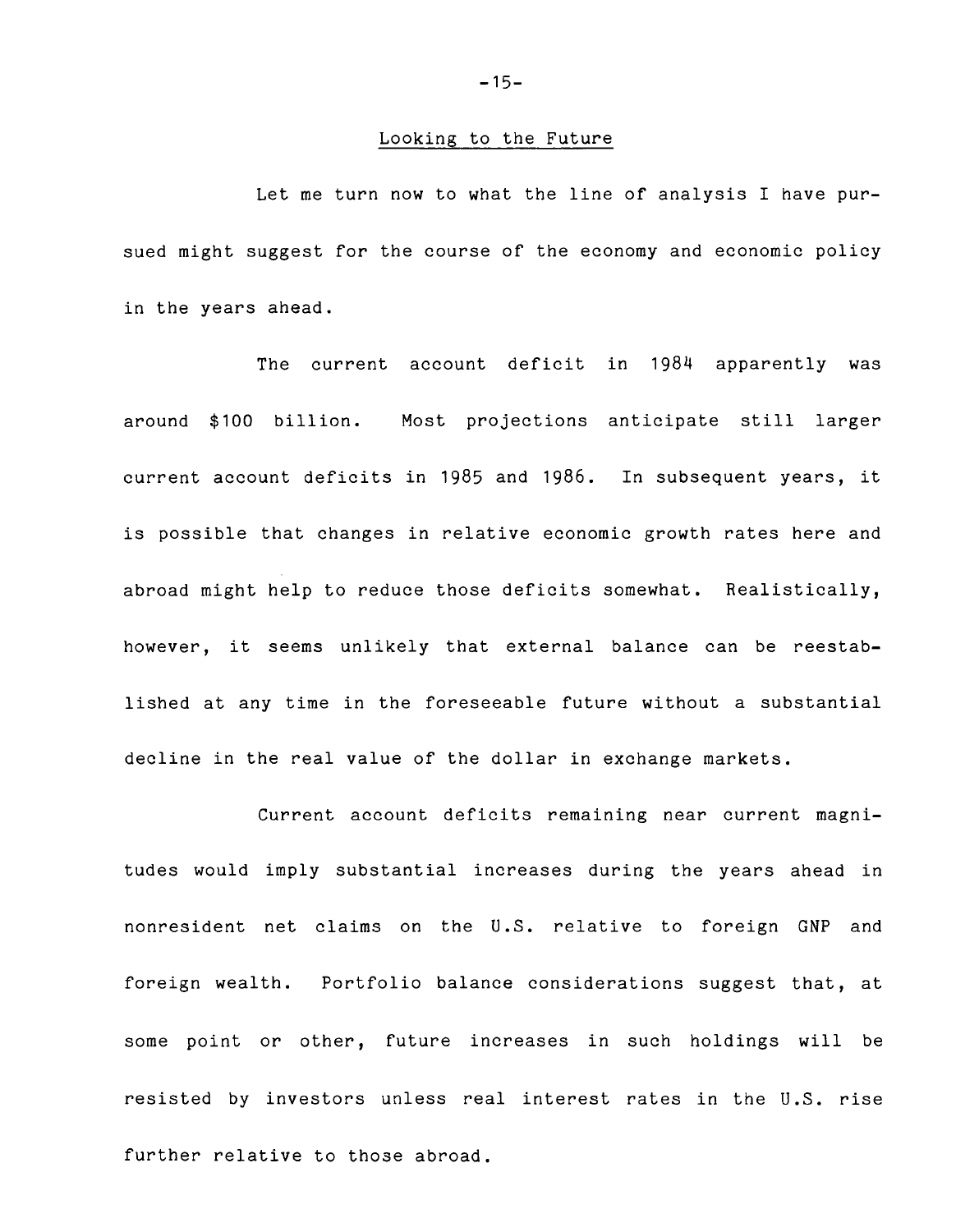**Based on that line of reasoning, forecasts of an imminent fall in the value of the dollar have been common for at least two and a half years. Those forecasts have been decisively wrong, evidently because there has been a large and continuing shift in preferences for dollar-denominated assets, relative to assets denominated in foreign currencies, at given interest rate differentials.**

**I have no idea how long it will take for the rise of our external debt to begin exerting downward pressure on the exchange rate. But when I contemplate the fact that the United States may have already become a net international debtor,5/ that our country is borrowing abroad at a rate of \$100 billion a year or more — which in ten years would increase our net international debt to \$1 trillion or more — I wonder if we may not soon be**

**approaching a day of reckoning.**

**5/ Official measures of our international assets and liabilities suggest that, at the end of 1984, the United States was still a net international interprese** However, to the extent that statistical **discrepancies in balance of payments accounts during recent years may largely reflect unrecorded net capital inflows, the United States may already have become a net international debtor.**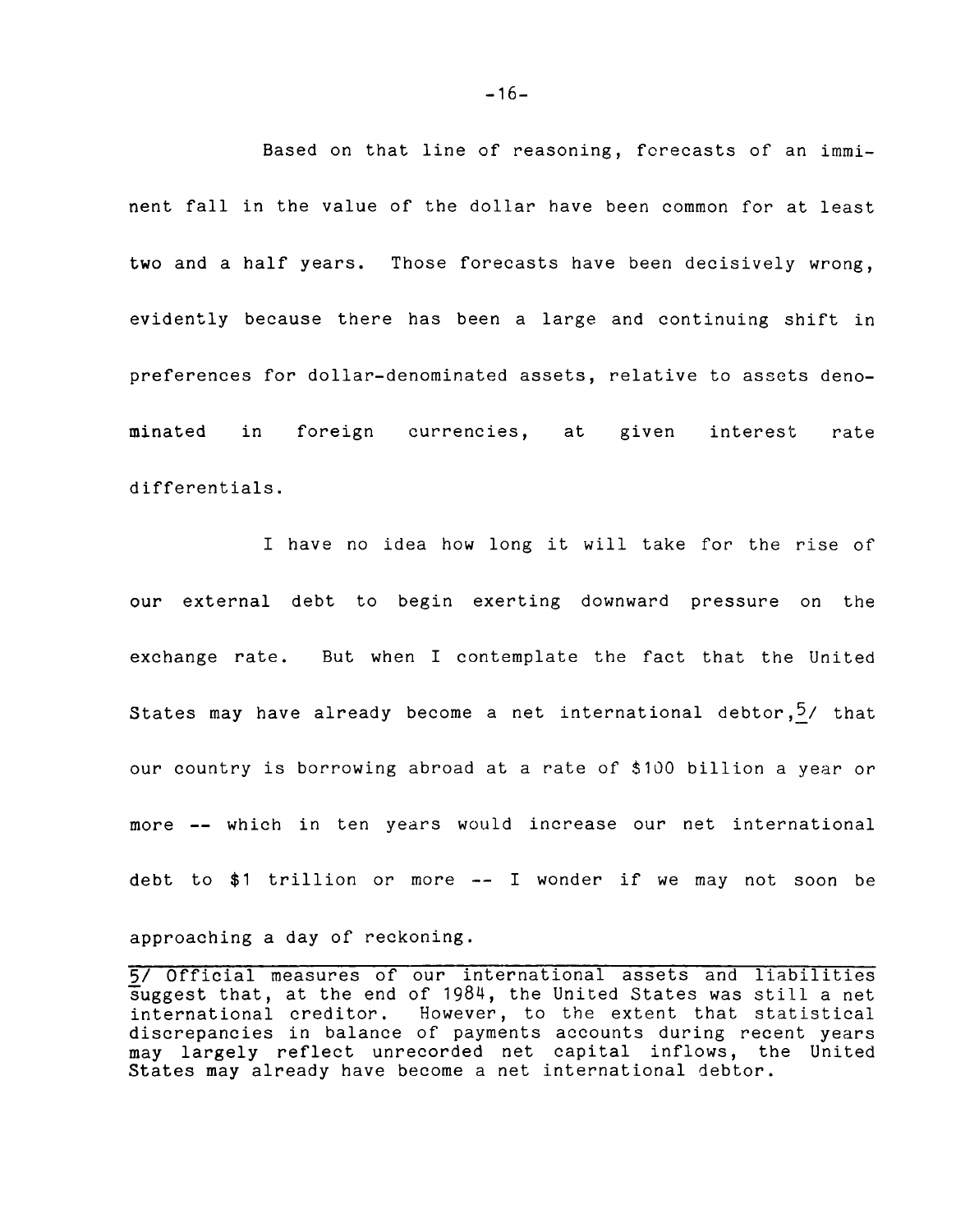**Imagine, if you will, what it would mean if restoration of balance in our external accounts required a reduction in the real value of the dollar to its level four years ago. We would then be facing a source of external stimulus whose fiscal effects in markets for goods and services, and in financial markets, might be larger than those stemming from the increase in the past four years in the structural Federal budget deficit. The monetary effects of a decline in the dollar would offset the fiscal effects in goods markets, but would add to the fiscal effects in financial markets. That is because prices would be driven up by the fall in the exchange rate, real money balances would decline, and interest rate pressures would intensify. Net exports would be crowded in, and credit-sensitive sectors of the domestic economy would be crowded out. If the structural deficit in the Federal budget were still rising when the dollar began to fall, the impact on the economy, and financial markets, would be that much larger.**

- **17**-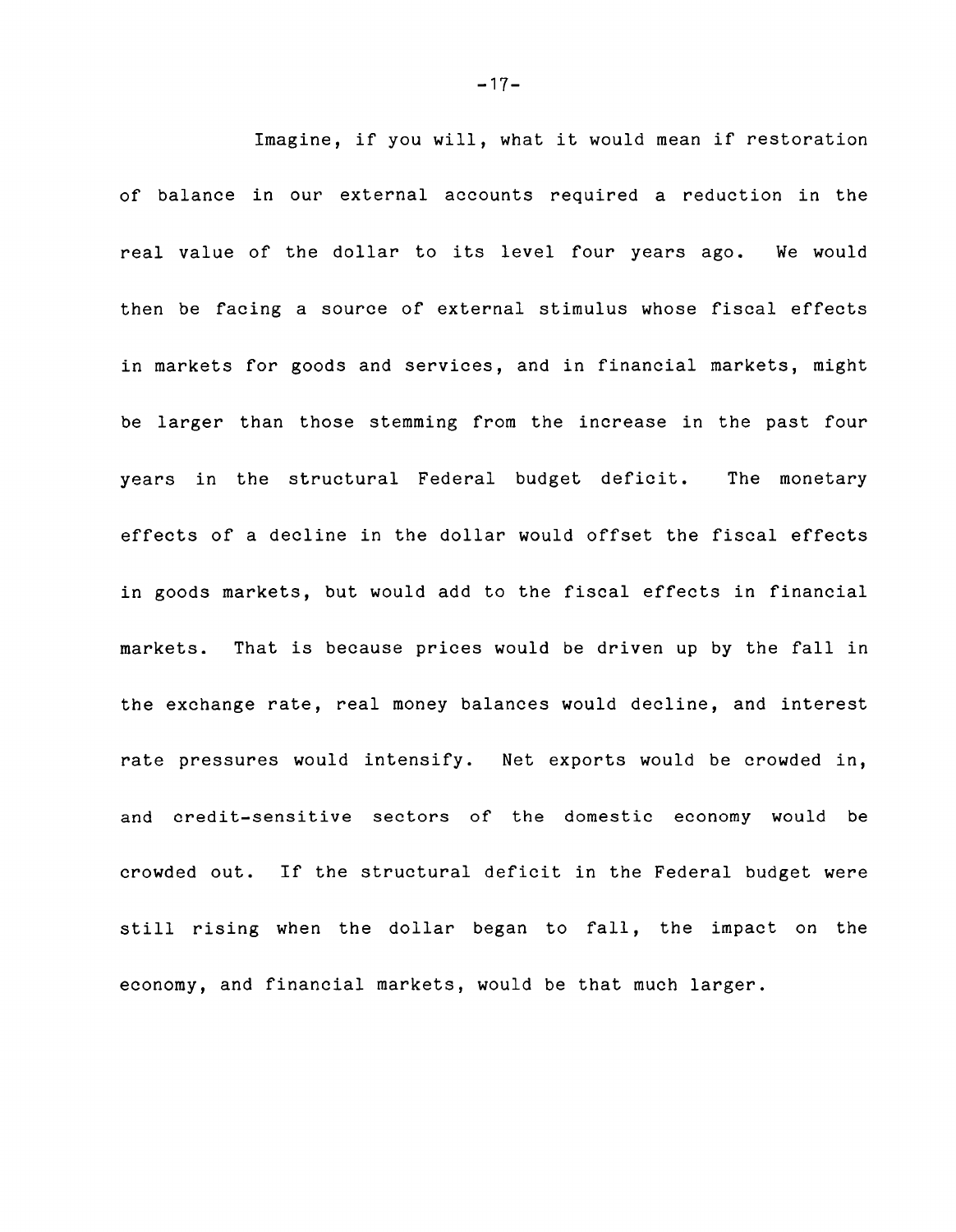**I do not hold to an apocalyptic view of economic prospects for the years ahead. A significant decline in the dollar is probably necessary and desirable to help restore external balance, and to ease the strains on agriculture and other sectors suffering from strong price competition from foreign producers. But an abrupt decline may be avoidable if the U.S. follows sensible macroeconomic policies. In this respect, there is little room for complacency. Reduction in the structural deficit in the federal budget is badly needed for reasons unrelated to potential developments in the international sector. But the possibility that the dollar could fall substantially over the next few years adds urgency to the discussions of deficit reduction presently underway in Washington.**

**Possible future developments in the international sector have implications for monetary policy as well as fiscal policy. One sometimes hears statements that monetary policy has more room to be expansive now, since inflation is under good control, or that monetary policy should be easier because the exchange**

 $-18-$